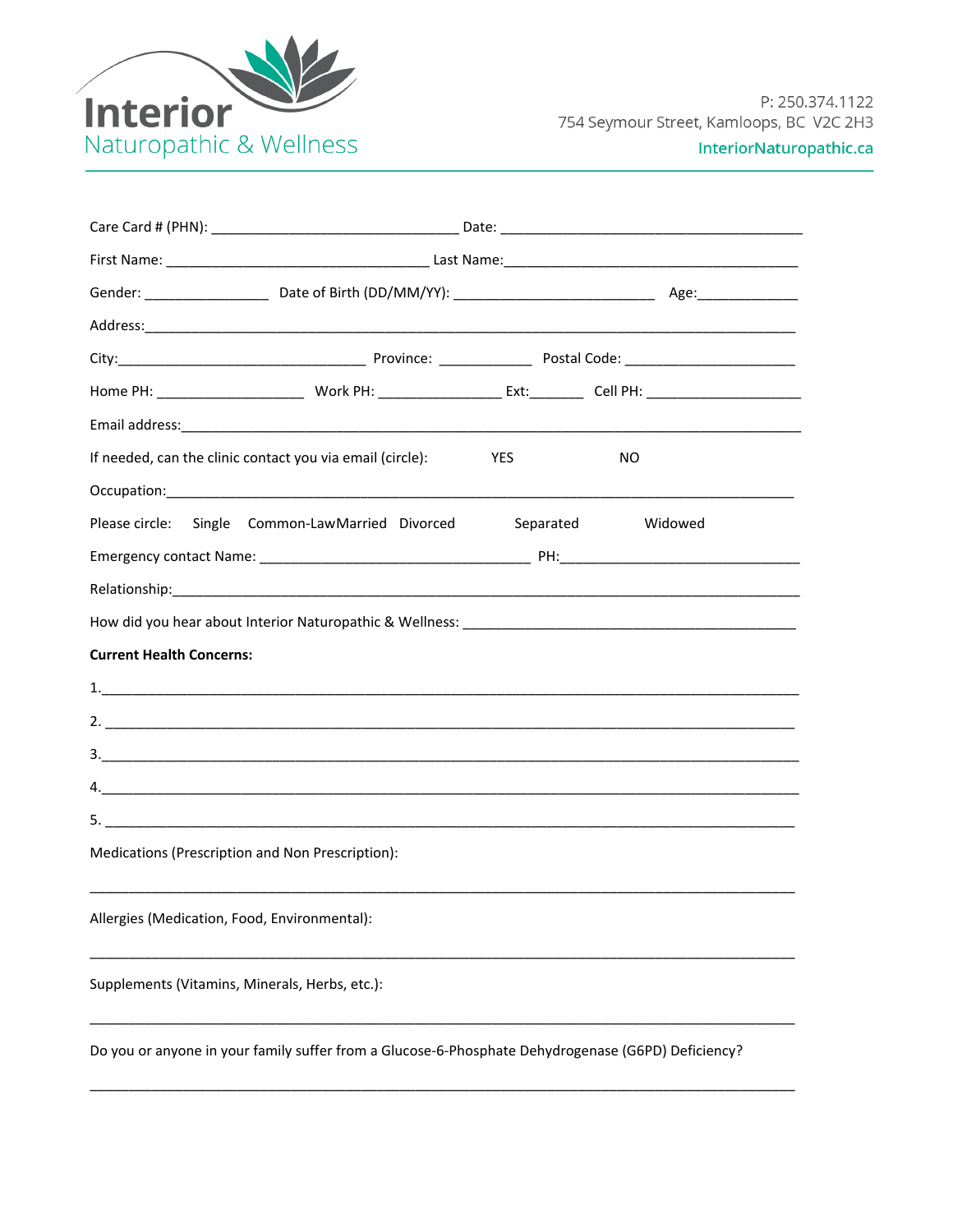#### **Past Medical History:**

| $\Box$ Heart Disease        | $\Box$ Asthma             | $\Box$ Easy bruising/bleeding |
|-----------------------------|---------------------------|-------------------------------|
| $\Box$ High Blood Pressure  | $\Box$ Hepatitis          | $\Box$ Thyroid Disease        |
| $\Box$ Elevated Cholesterol | $\Box$ Seizures           | $\Box$ Depression/Anxiety     |
| <b>Diabetes</b>             | $\Box$ Drug/Alcohol Abuse | □ Colitis/Crohn's Disease     |

\_\_\_\_\_\_\_\_\_\_\_\_\_\_\_\_\_\_\_\_\_\_\_\_\_\_\_\_\_\_\_\_\_\_\_\_\_\_\_\_\_\_\_\_\_\_\_\_\_\_\_\_\_\_\_\_\_\_\_\_\_\_\_\_\_\_\_\_\_\_\_\_\_\_\_\_\_\_\_\_\_\_\_\_\_\_\_\_\_\_\_\_\_\_\_\_\_\_\_ \_\_\_\_\_\_\_\_\_\_\_\_\_\_\_\_\_\_\_\_\_\_\_\_\_\_\_\_\_\_\_\_\_\_\_\_\_\_\_\_\_\_\_\_\_\_\_\_\_\_\_\_\_\_\_\_\_\_\_\_\_\_\_\_\_\_\_\_\_\_\_\_\_\_\_\_\_\_\_\_\_\_\_\_\_\_\_\_\_\_\_\_\_\_\_\_\_\_\_ \_\_\_\_\_\_\_\_\_\_\_\_\_\_\_\_\_\_\_\_\_\_\_\_\_\_\_\_\_\_\_\_\_\_\_\_\_\_\_\_\_\_\_\_\_\_\_\_\_\_\_\_\_\_\_\_\_\_\_\_\_\_\_\_\_\_\_\_\_\_\_\_\_\_\_\_\_\_\_\_\_\_\_\_\_\_\_\_\_\_\_\_\_\_\_\_\_\_\_

Past Procedures/Surgeries/Hospitalizations: (Description & Date):

#### **Family Medical History** (Blood Relatives, NOT including yourself):

|                              | Which Relative and Age of Onset? | Doctors notes |
|------------------------------|----------------------------------|---------------|
| $\Box$ Addiction             |                                  |               |
| $\square$ Allergies          |                                  |               |
| $\Box$ Arthritis             |                                  |               |
| $\Box$ Asthma                |                                  |               |
| $\Box$ Cancer                |                                  |               |
| $\square$ Depression/Anxiety |                                  |               |
| $\square$ Diabetes           |                                  |               |
| $\Box$ Dementia              |                                  |               |
| $\Box$ Gout                  |                                  |               |
| $\Box$ Hearing Loss          |                                  |               |
| $\Box$ Heart Attack          |                                  |               |
| $\Box$ Hepatitis             |                                  |               |
| High Blood Pressure<br>□     |                                  |               |
| $\Box$ High Cholesterol      |                                  |               |
| □ Kidney Disease             |                                  |               |
| $\square$ Multiple Sclerosis |                                  |               |
| $\Box$ Obesity               |                                  |               |
| $\Box$ Osteoporosis          |                                  |               |
| □ Seizures/Epilepsy          |                                  |               |
| $\Box$ Stroke                |                                  |               |
| $\Box$ Thyroid Disease       |                                  |               |

Please check if you have OR are currently experiencing any of these symptoms:

#### **General:**

| Weight-loss        | Chills                    | $\Box$ Excessive sweating     |
|--------------------|---------------------------|-------------------------------|
| $\Box$ Weight-gain | Fatigue                   | l Excessive thirst            |
| Fevers             | $\Box$ Cold hands or feet | $\Box$ Bleed or bruise easilv |

## **Hair, Skin and Nails:**

| ] Eczema/Psoriasis | $\Box$ Changes in moles                      | Loss of hair |
|--------------------|----------------------------------------------|--------------|
| <b>Itching</b>     | Easy bruising                                | Dandruff     |
| Drvness            | Ulcers                                       |              |
| Rashes             | $\Box$ Changes in nails (cracked or brittle) |              |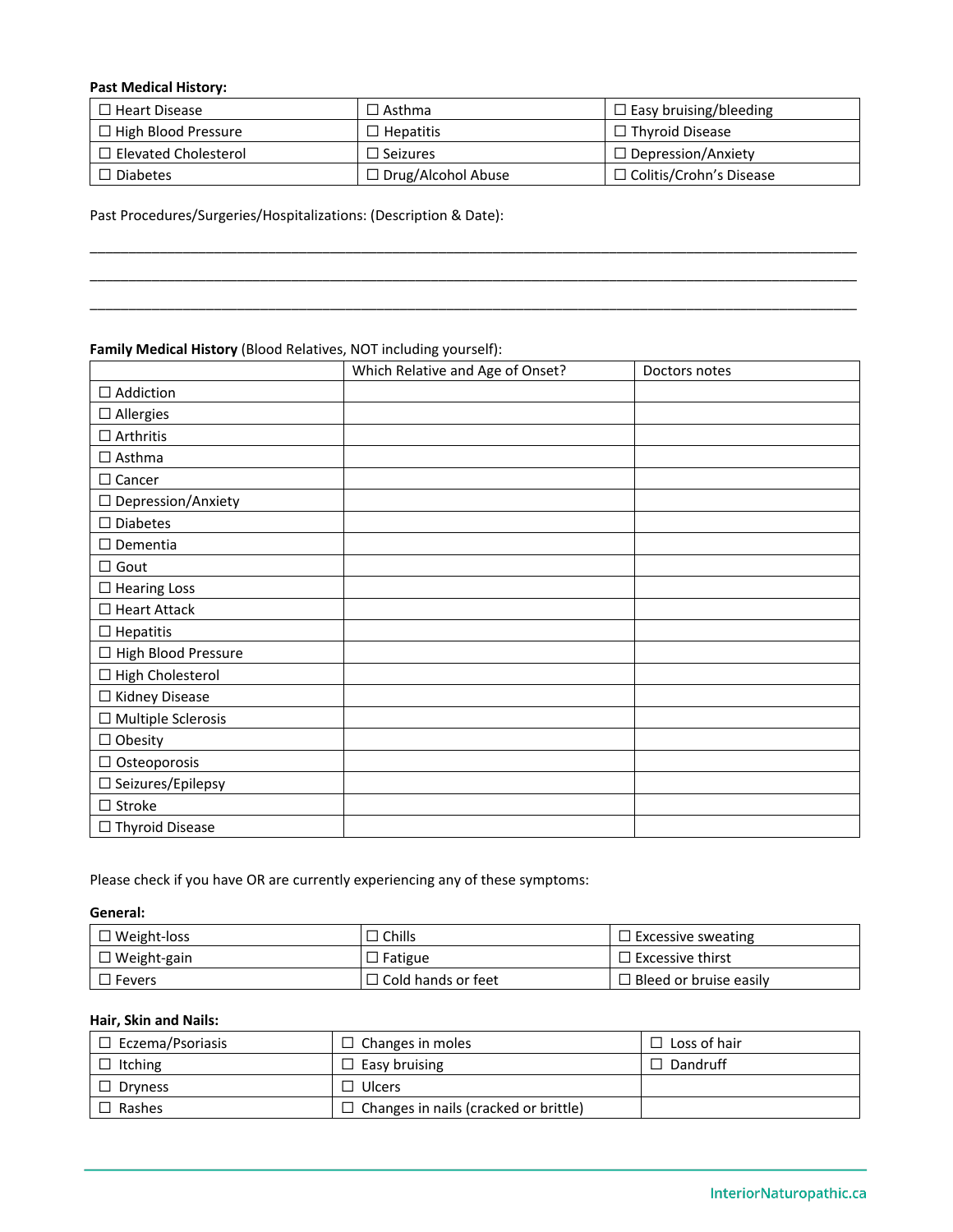# **Head/Eyes/Ears/Nose/Throat:**

| $\Box$ Headaches       | $\Box$ Corrected vision           | $\Box$ Mouth sores            |
|------------------------|-----------------------------------|-------------------------------|
| $\Box$ Neck pain       | $\Box$ Glaucoma                   | $\Box$ Bleeding gums          |
| $\Box$ Head trauma     | $\Box$ Earaches                   | $\Box$ Toothaches/jaw pain    |
| $\Box$ Eye pain/strain | $\Box$ Ringing in ears            | $\Box$ Mercury fillings #     |
| $\Box$ Blurred vision  | $\Box$ Facial pain                | $\Box$ Hoarseness of voice    |
| $\Box$ Dry eyes        | $\Box$ Sinus congestion/infection | $\Box$ Recurrent sore throats |
| $\Box$ Floaters        | $\Box$ Nose bleeds                |                               |
| $\Box$ Cataracts       | $\Box$ Post-nasal drip            |                               |

#### **Heart and Circulation:**

| $\Box$ Heart palpitations/Arrhythmias | $\Box$ Heart Disease | $\Box$ Blood clots in legs or lungs |
|---------------------------------------|----------------------|-------------------------------------|
| $\Box$ High Blood pressure            | $\Box$ Heart Attack  | $\Box$ Swelling in feet or legs     |
| $\Box$ Low blood pressure             | $\Box$ Stroke        | $\Box$ Varicose veins               |
| $\Box$ Heart murmurs                  | I□ Pacemaker         | $\Box$ Peripheral artery disease    |

## **Lungs:**

| $\Box$ Difficulty breathing    | Wheezing          | l Pneumonia         |
|--------------------------------|-------------------|---------------------|
| $\Box$ Chest pain or tightness | $\Box$ Asthma     | $\Box$ Tuberculosis |
| $\Box$ Persistent cough        | $\Box$ Bronchitis |                     |
| $\Box$ Coughing up blood       | l Emphysema       |                     |

## **Digestion:**

| $\Box$ Ingestion/Heartburn     | $\Box$ Vomiting                        | $\Box$ Colitis/Crohn's disease |
|--------------------------------|----------------------------------------|--------------------------------|
| $\Box$ Gas/Bloating            | $\Box$ Difficult or painful swallowing | $\Box$ Hernia                  |
| $\Box$ Diarrhea                | $\square$ Stomach ulcers               | $\Box$ Hemorrhoids             |
| $\Box$ Constipation            | $\Box$ Abdominal pain                  | $\Box$ Anal Fissures           |
| $\Box$ Poor/Excessive appetite | $\Box$ Blood in stool                  | $\Box$ Gallbladder disease     |
| $\Box$ Bad breath              | $\Box$ Mucus in stool                  | $\Box$ Parasitic infection     |
| $\Box$ Nausea                  | $\Box$ Undigested food in stool        | $\Box$ Liver disease           |

## **Genito-Urinary:**

| $\Box$ Frequent Urination          | $\Box$ Incontinence             | $\Box$ Kidney stones  |
|------------------------------------|---------------------------------|-----------------------|
| l Pain with urination              | $\Box$ Urinary tract infections | $\Box$ Blood in urine |
| $\Box$ Frequent urination at night | $\Box$ Kidney disease           |                       |

## **Muscoloskeletal:**

| Back pain                | Joint swelling         | $\Box$ Osteoarthritis       |
|--------------------------|------------------------|-----------------------------|
| l Neck pain              | $\Box$ Muscle weakness | $\Box$ Rheumatoid Arthritis |
| $\Box$ Joint pain/sprain | Bone pain              | $\Box$ Osteoporosis         |

## **Neurological/Psychological:**

| $\Box$ Numbness                   | $\Box$ Paralysis or weakness         | $\Box$ Sudden mood changes |
|-----------------------------------|--------------------------------------|----------------------------|
| $\Box$ Dizziness                  | $\Box$ Epilepsy/Seizures/Convulsions | $\Box$ Eating Disorder     |
| $\Box$ Loss of Balance            | $\square$ Stress                     | $\Box$ Chemical Dependency |
| $\Box$ Problems with walking      | $\Box$ Depression                    | $\Box$ Alcohol Dependency  |
| $\Box$ Problems with speaking     | $\Box$ Anxiety                       | $\Box$ Suicidal thoughts   |
| $\Box$ Problems with coordination | $\Box$ Difficulty concentrating      |                            |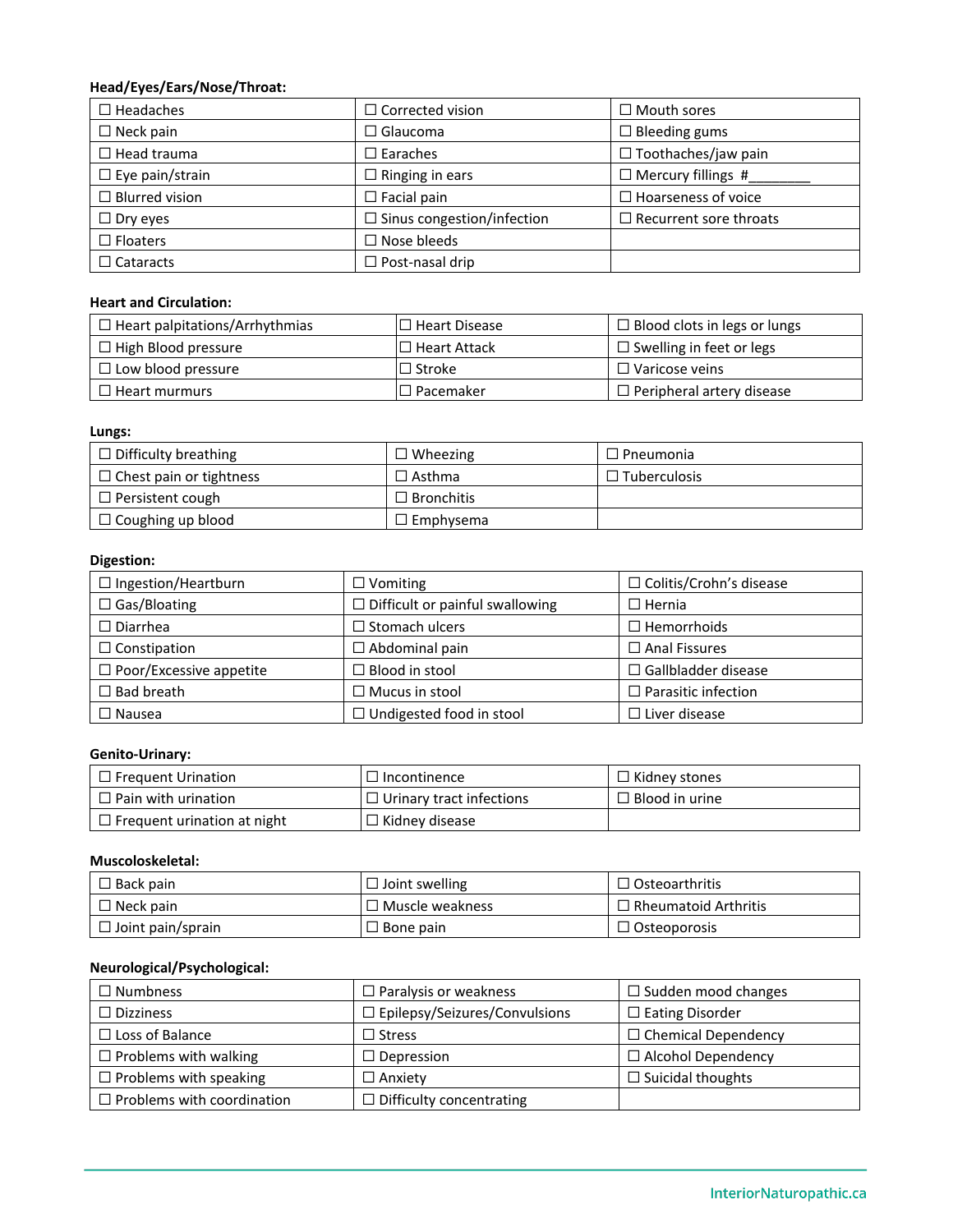**Women's Health:** □ check if the following section is not applicable to you

| <b>WOMEN's Health.</b> Later in the following section is not applicable to you      |                                             |  |  |  |  |
|-------------------------------------------------------------------------------------|---------------------------------------------|--|--|--|--|
| First day of last period:                                                           | Number of days between periods:             |  |  |  |  |
| Number of days of menstrual flow:                                                   |                                             |  |  |  |  |
| PMS Symptoms (check all that apply):                                                |                                             |  |  |  |  |
| □ None □ Pain with menstruation □ Breast tenderness □ Bloating □ Acne □ Mood swings |                                             |  |  |  |  |
| $\Box$ Fatigue $\Box$ Headache $\Box$ Other: _______                                |                                             |  |  |  |  |
| Birth Control use? If so, which type and for how long?:                             |                                             |  |  |  |  |
|                                                                                     |                                             |  |  |  |  |
| # Pregnancies: # Births:                                                            | # Miscarriages: __________ # Abortions: ___ |  |  |  |  |
| Date of last PAP exam:                                                              | Any abnormal PAP exams?:                    |  |  |  |  |
| Ovarian cysts?:                                                                     | Uterine fibroids?:                          |  |  |  |  |
| Menopause?:<br>How many months since your last period?:                             |                                             |  |  |  |  |
| Menopause Symptoms (check all that apply):                                          |                                             |  |  |  |  |
| Hot Flashes $\Box$ Night Sweats $\Box$ Vaginal dryness $\Box$ Vaginal atrophy       |                                             |  |  |  |  |
| Difficulty concentrating $\Box$ Difficulty sleeping $\Box$ Depression/Mood changes  |                                             |  |  |  |  |
| Decreased libido $\Box$ Urinary incontinence                                        |                                             |  |  |  |  |
|                                                                                     |                                             |  |  |  |  |
| Hysterectomy?:                                                                      |                                             |  |  |  |  |
| Have you ever had a mammogram?:                                                     | If so: Normal/Abnormal                      |  |  |  |  |
| Are you sexually active?:<br>Concerns about sexually transmitted infections?:       |                                             |  |  |  |  |

# **Men's Health:** □ check if the following section is not applicable to you

|                                | Yes | No | Details |
|--------------------------------|-----|----|---------|
| Testicular Pain/Swelling?      |     |    |         |
| Impotence/Sexual difficulties? |     |    |         |
| Prostatitis/Prostate concerns? |     |    |         |
| Sexually active?               |     |    |         |
| Concerns about sexually        |     |    |         |
| transmitted infections?        |     |    |         |

## **Lifestyle and Social History:**

| Habits:                               | Yes        | No        | <b>Details</b>                              |
|---------------------------------------|------------|-----------|---------------------------------------------|
| Tobacco usage?                        |            |           | How much per week?:                         |
| Do you consume alcohol?               |            |           | Which type?:<br>How drinks per week?:       |
| Recreational drug use?:               |            |           | How much per week?:<br>Which type:?         |
| Caffeine use?:                        |            |           | How much per week?:<br>Which type?:         |
| Do you exercise?:                     |            |           | How often per week?:                        |
| Social:                               | Yes        | No        | <b>Details</b>                              |
| Are you currently in a relationship?  |            |           |                                             |
| Are you happy in your                 |            |           |                                             |
| relationship?                         |            |           |                                             |
| Do you have a social support network? |            |           |                                             |
| Lifestyle:                            | <b>Yes</b> | <b>No</b> | <b>Details</b>                              |
| Do you enjoy your work?               |            |           |                                             |
| Do you feel stressed?                 |            |           | Level (circle): Low<br>Medium<br>High       |
| Source of stress?                     |            |           | (circle): work<br>family<br>other:<br>money |
| What do you do to relieve stress?     |            |           |                                             |